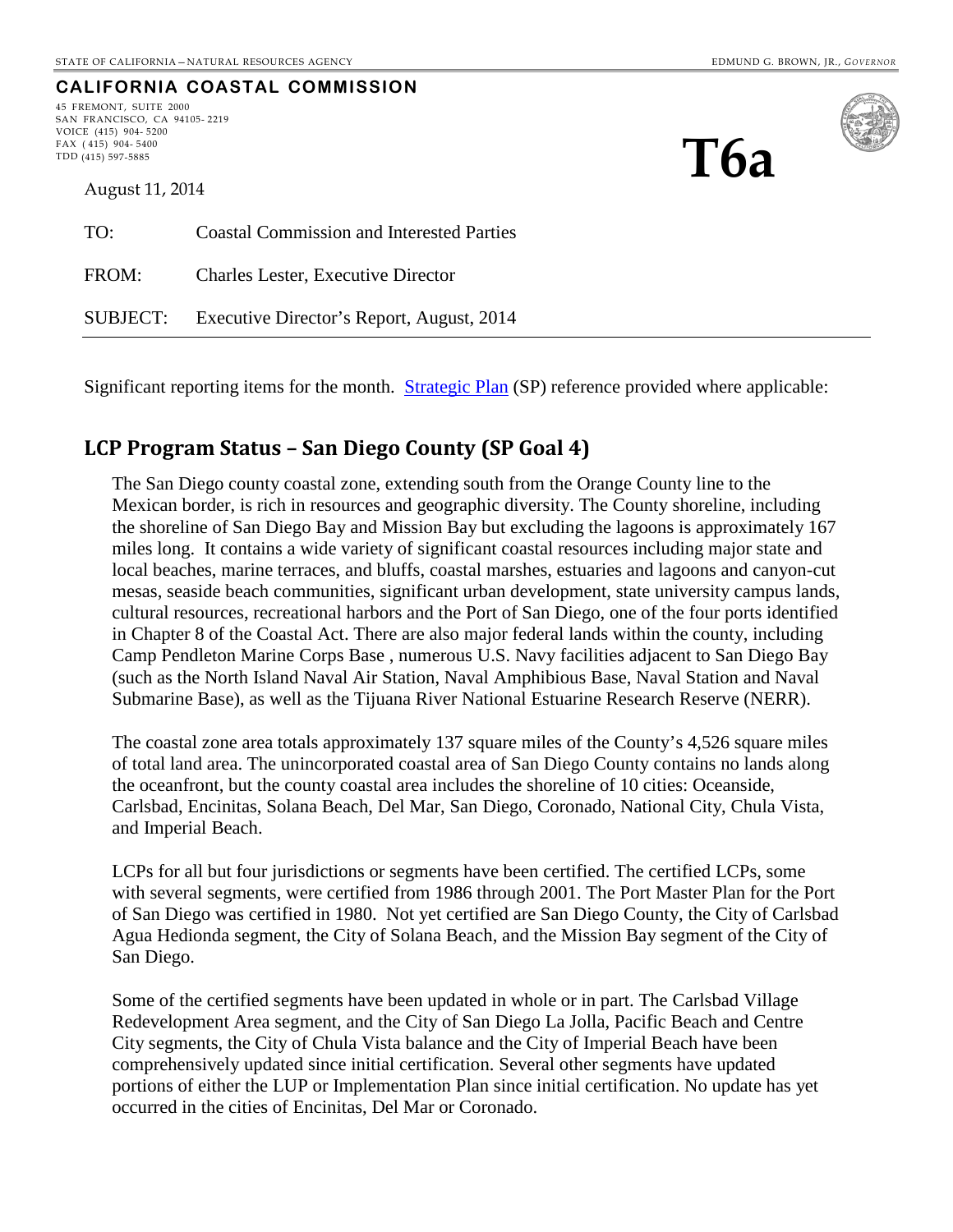Executive Director's Report – August 2014 Page 2

However, additional LCP update planning is underway at the local level for the City of Carlsbad, the City of Encinitas, the City of San Diego Ocean Beach segment and for the Port of San Diego Port Master Plan. And, the Commission in FY 13-14 awarded the City of Solana Beach a \$120,000 LCP planning grant to develop a Solana Beach Mitigation Fee Program and Local Implementation Program to complete its certification.



**Figure 1. San Diego County Coastal Zone LCP Jurisdictions**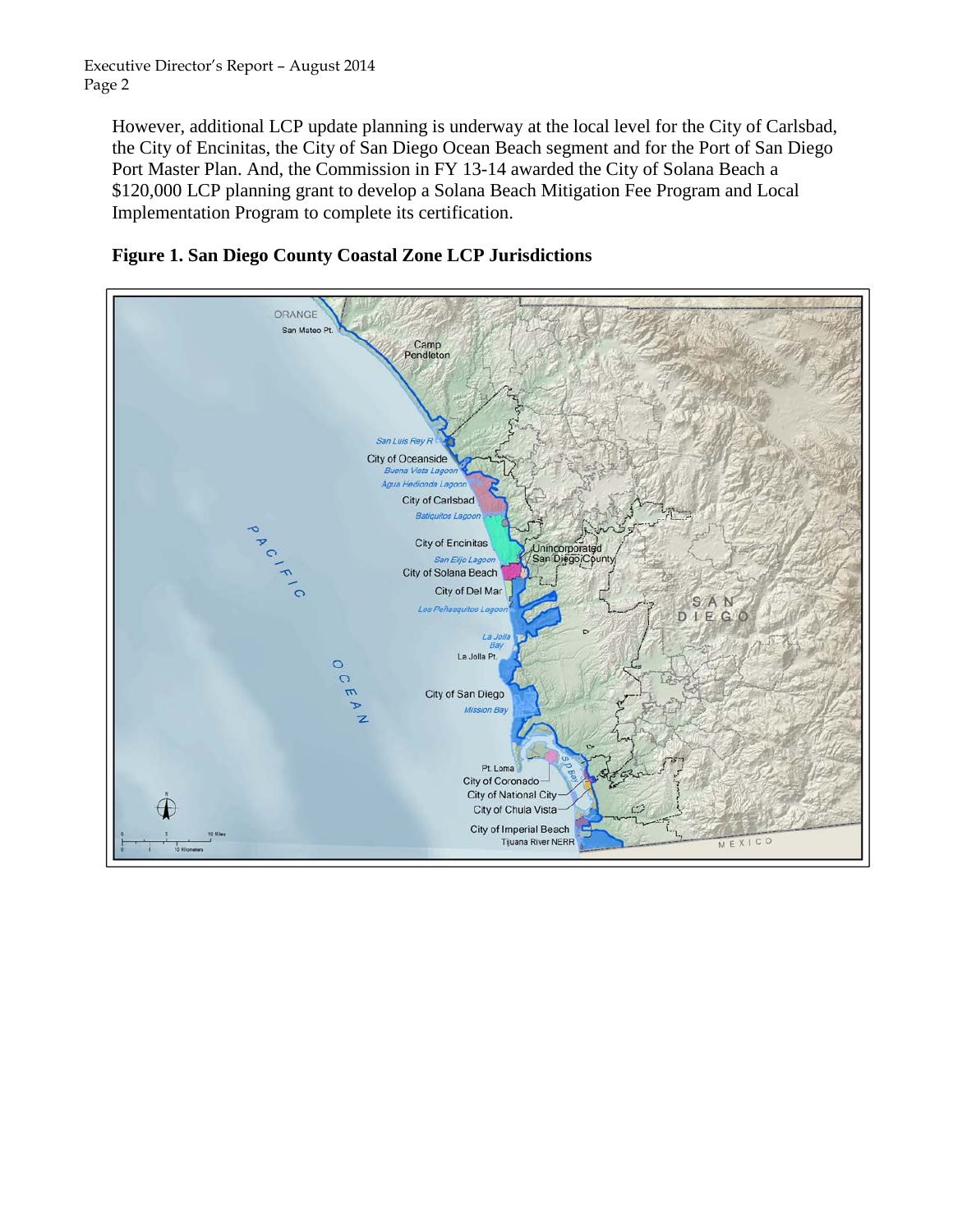## **San Diego County LCP Status**

| <b>Certified LCP Segments</b> |                                | Year<br><b>Certified</b> | <b>Updated partially or</b><br>comprehensively |
|-------------------------------|--------------------------------|--------------------------|------------------------------------------------|
| <b>City of Oceanside</b>      |                                | 1986                     | 2009                                           |
| <b>City of Carlsbad</b>       |                                |                          |                                                |
|                               | Mello I segment                | 1996                     | 2006                                           |
|                               | Mello II segment               | 1996                     | 2006                                           |
|                               | West Batiquitos/Sammis segment | 1996                     | 2006                                           |
|                               | East Batiquitos/Hunt segment   | 1996                     | 2006                                           |
|                               | Village Redevelopment Area     | 1987                     | 1996/2006                                      |
|                               | segment                        |                          |                                                |
| <b>City of Encinitas</b>      |                                | 1995                     |                                                |
| <b>City of Del Mar</b>        |                                | 2001                     |                                                |
| <b>City of San Diego</b>      | North City segment             | 1988                     | IP 1999                                        |
|                               | La Jolla segment               | 1988                     | 1999/2003-2004                                 |
|                               | Pacific Beach segment          | 1988                     | 1995/1999                                      |
|                               | <b>Mission Beach segment</b>   | 1988                     | IP 2012                                        |
|                               | Ocean Beach segment            | 1988                     | IP 1999                                        |
|                               | Peninsula segment              | 1988                     | IP 1999                                        |
|                               | Centre City segment            | 1988                     | 1999/2012                                      |
|                               | Barrio Logan segment           | 1988                     | IP 1999                                        |
|                               | Otay Mesa/Nestor segment       | 1988                     | IP 1999                                        |
|                               | Tijuana River segment          | 1988                     | IP 1999                                        |
|                               | Border Highlands segment       | 1988                     | IP 1999                                        |
| <b>City of Coronado</b>       |                                | 1984                     |                                                |
| <b>City of National City</b>  |                                | 1991                     | 1998                                           |
| <b>City of Chula Vista</b>    | <b>Balance of City</b>         | 1985                     | 2012                                           |
| <b>City of Imperial</b>       |                                | 1984                     |                                                |
| <b>Beach</b>                  |                                |                          |                                                |

### **LCP Assistance Grants Update (SP Goal 4)**

The second round of the LCP Assistance Grant application period is now closed, and staff received 16 applications for Coastal Commission funds, requesting a total of \$2,072,134. Staff conducted a joint-solicitation for applications with the Ocean Protection Council LCP Sea Level Rise Grant Program and received 18 total applications requesting over \$3.2 million. Staffs of the CCC and OPC will be coordinating during application review, as several applicants have applied to both programs to fund a LCP project. The applications were posted on the Commission's website on July 17, 2014 (available here: [http://www.coastal.ca.gov/lcp/lcpgrantprogram.html\)](http://www.coastal.ca.gov/lcp/lcpgrantprogram.html). The LCP grant review criteria, adopted by the Commission on August 14, 2013, are available here: [http://documents.coastal.ca.gov/reports/2013/8/W31b-8-2013.pdf.](http://documents.coastal.ca.gov/reports/2013/8/W31b-8-2013.pdf)

The Commission is tentatively scheduled to consider the award of grants through a two-hearing process in October and November. Under this schedule, a preliminary staff recommendation will be available in late September, for discussion at the October hearing. The Commission may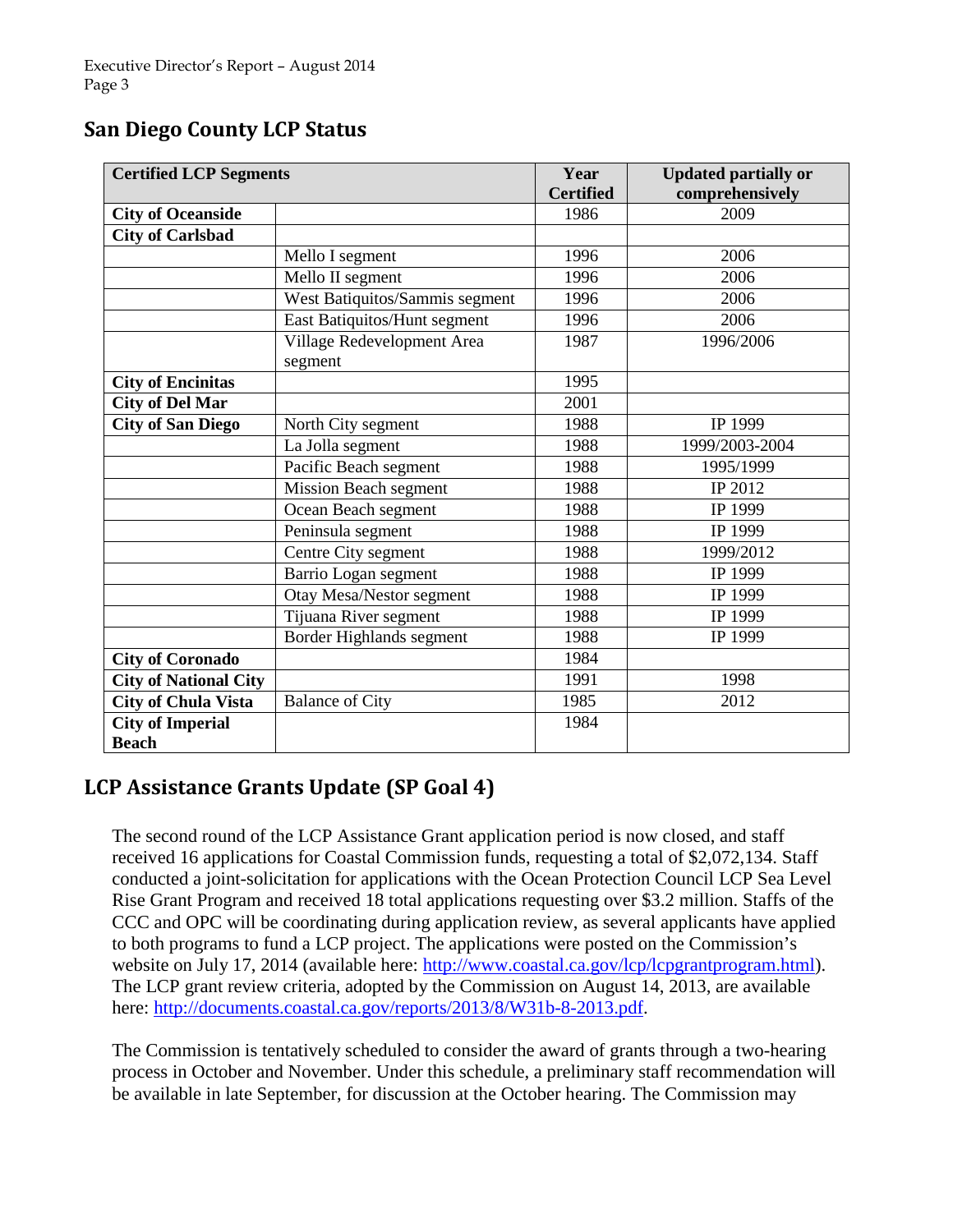Executive Director's Report – August 2014 Page 4

choose whether to award the grants at the October or November hearing. At the September hearing, staff plans to provide a progress report on the FY 13-14 grants.

#### **Commission Budget Update**

Commission staff is completing year end budget work for FY 13-14, setting up budget processes for FY 14-15 and preparing the required BCP for LCP Grants for FY 15-16. We are planning a complete budget report for the Commission at either the September or October Commission meetings. Recent updates and summaries of budget information for the Commission can be found in the 2014 ED reports of [July,](http://documents.coastal.ca.gov/reports/2014/7/W6a-7-2014.pdf) [May,](http://documents.coastal.ca.gov/reports/2014/5/W6a-5-2014.pdf) [April,](http://documents.coastal.ca.gov/reports/2014/4/W6b-4-2014.pdf) [February,](http://documents.coastal.ca.gov/reports/2014/2/W5a-2-2014.pdf) and the [December](http://documents.coastal.ca.gov/reports/2013/12/W6a-12-2013.pdf) 2013 ED report.

#### **Commission Organization Chart**

The Commission staff submits to CALHR an updated organization chart every summer that is current as of July 1. Staff is just completing that update and will provide printed copies of the large chart for the Commission at the August meeting. CALHR has changed the deadline and the next update will have an effective date of January 1, 2015. Information on the hiring and allocation of new staff funded by the Commission's LCP budget augmentation can be found on pages 3-4 of the [Strategic Plan Implementation Update](http://documents.coastal.ca.gov/reports/2014/5/W6g-5-2014.pdf) presented to the Commission in May, 2014.

### **Climate Change/Sea Level Rise Update (SP Goal 3)**

The State of California released the *Final Safeguarding California Plan for Reducing Climate Risk*: [http://resources.ca.gov/docs/climate/Final\\_Safeguarding\\_CA\\_Plan\\_July\\_31\\_2014.pdf.](http://resources.ca.gov/docs/climate/Final_Safeguarding_CA_Plan_July_31_2014.pdf) The plan provides policy guidance for state decision makers to help reduce climate impacts and prepare for climate risks. Questions may be directed to Richard Stapler, Deputy Secretary for Communications, at [Richard.Stapler@Resources.ca.gov](mailto:richard.stapler@resources.ca.gov) or (916) 653-9402.

Commission staff participated in the development and review of the ocean and coastal ecosystems and resources chapter of the Safeguarding California Plan. Staff is currently revising its draft Sea Level Rise Guidance and anticipates bringing it back to the Commission at the October or November hearings.

### **Commission's Coastal Access Guide (SP 1.3.1)**

A thoroughly revised and expanded California Coastal Access Guide will be published by the University of California Press in late August, 2014. This new seventh edition of the Guide includes information on more than 1,150 public access areas; more than 170 color maps prepared by the Commission's cartographers showing roads, trails, and topography; and more than 360 color photographs. Easy-to-read charts list facilities and amenities at each site. Short feature stories describe activities such as looking for wildlife, visiting a lighthouse, participating in a beach cleanup, and enjoying recreation on the water. The California Coastal Access Guide is one element in the Commission's coastal access program, intended to maximize public access to and along the coastline pursuant to PRC Sec. 30530. The Guide was first published in 1981, and more than 80,000 copies of six previous editions are now in print.